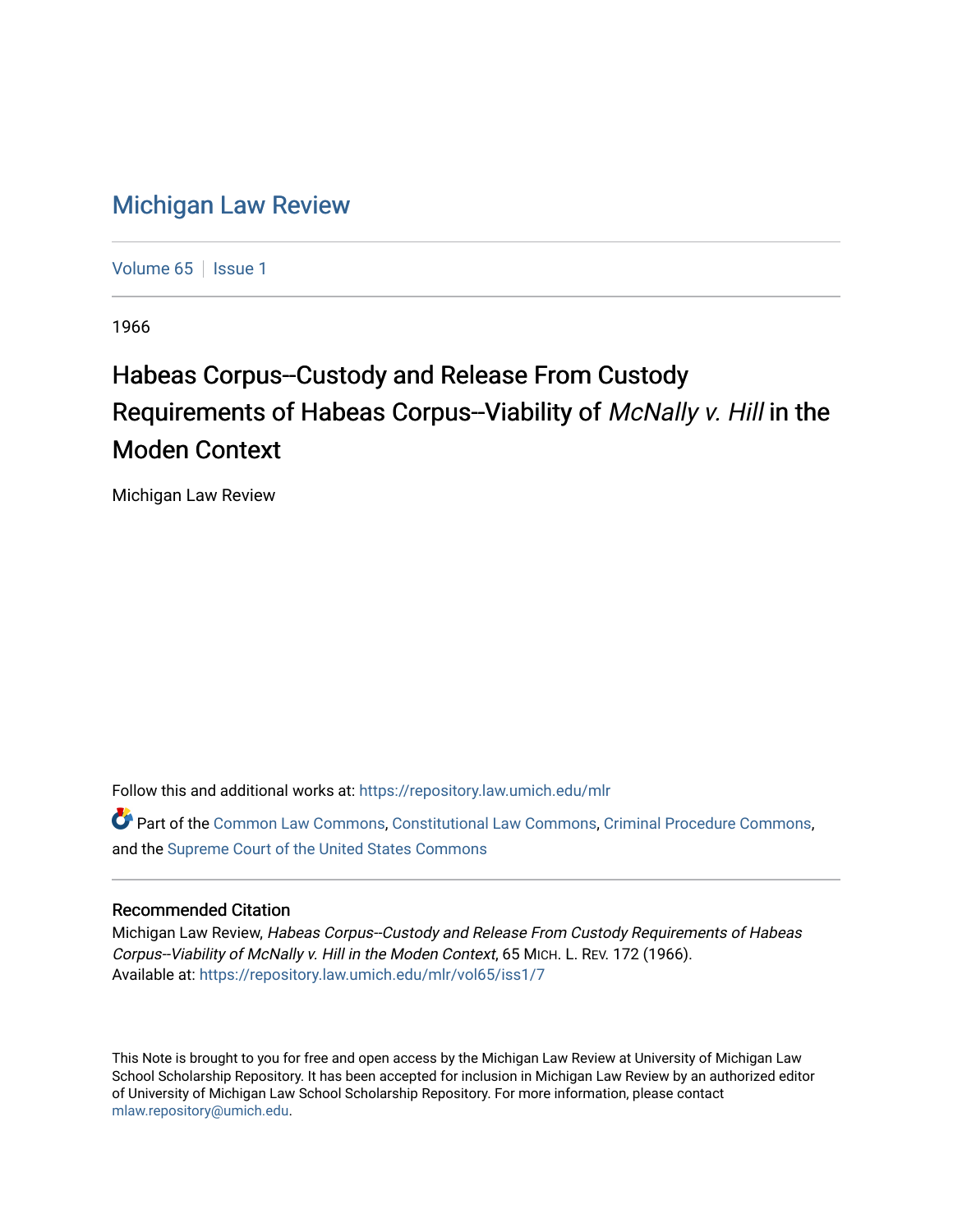### **HABEAS CORPUS-Custody and** Release **From Custody Requirements of Habeas Corpus-Viability of**  *McNally v. Hill* in **the Modern Context**

Section 2241 of Title 28 of the United States Code requires that a petitioner for a writ of habeas corpus be "in custody."1 As a corollary of the "custody" requirement, the common law tradition required that the effect of the writ must be the petitioner's "release from custody.''2 Because the United States Constitution3 and the federal habeas corpus statutes<sup>4</sup> guarantee the availability of the writ in general terms, it is to the common law that the courts have consistently turned for the definition of these terms and for the restrictive effect of these requirements on the availability of the writ in particular situations.<sup>5</sup> However, recent decisions by the Court of Appeals for the Fourth Circuit and the Pennsylvania Supreme Court have questioned the continued viability of the common law approach.

The traditional definition of these concepts, adhered to by both state and federal courts, is best illustrated by reference to the 1934 landmark Supreme Court case of *McNally v. Hill.*<sup>6</sup> In *McNally*, a prisoner sought a writ of habeas corpus in order to attack a four year sentence which was to run consecutive to the two admittedly valid concurrent sentences which he was then serving.7 The Court was satisfied that the case was one which presented a case or controversy, 8 but it deemed the petition for the writ of habeas corpus to be premature since, the court reasoned, "a sentence which the

1018 (1961). The words "for the purpose of an inquiry into the cause of the restraint of liberty" in REV. STAT. § 752 (1875) were omitted from the present statute because they were considered to be merely descriptive of the writ. H.R. REP. No. 308, 80th Cong., 1st Sess. A-178 (1947).

3. U.S. CONST. art. I, § 9.

4. 28 U.S.C. § 224l(a) (1964). The jurisdiction to issue the writ is not part of the inherent power of the federal courts. *Ex parte* Bollman, 8 U.S. (4 Cranch) 75 (1807). 5. Fay v. Noia, 372 U.S. 391, 399 (1963); McNally v. Hill, 293 U.S. 131, 136 (1934). See generally Oaks, *Legal History in the High Court*, 64 MICH. L. REV. 451 (1966); Note, 59 MICH. L. REY. 312 (1960); 45 MINN. L. REV. 453 (1961).

6. 293 U.S. 131 (1934); see SOKOL, FEDERAL HABEAS CORPUS 30 (1965).

7. The grounds alleged to justify issuance of the writ were that the petitioner would be eligible for parole after serving one third of his sentence; and that, although he had already served one third of the admittedly valid first and second sentences, his parole was precluded by reason of the outstanding, but allegedly invalid, third sentence. 293 U.S. at 134 (1934).

8. U.S. CONST. art. III, § 2. Under 28 U.S.C. § 2241, the custody does not exist until the petitioner is actually serving the sentence he attacks.

[ 172]

<sup>1.</sup> "The writ of habeas corpus shall not extend to a prisoner unless *(inter alia)*  (3) He is in custody in violation of the Constitution or laws or treaties of the United States ••.. " 28 U.S.C. § 2241 (c)(3) (1964). 2. Fay v. Noia, 372 U.S. 391, 427 n.38 (1963). See generally Note, 109 U. PA. L. REY.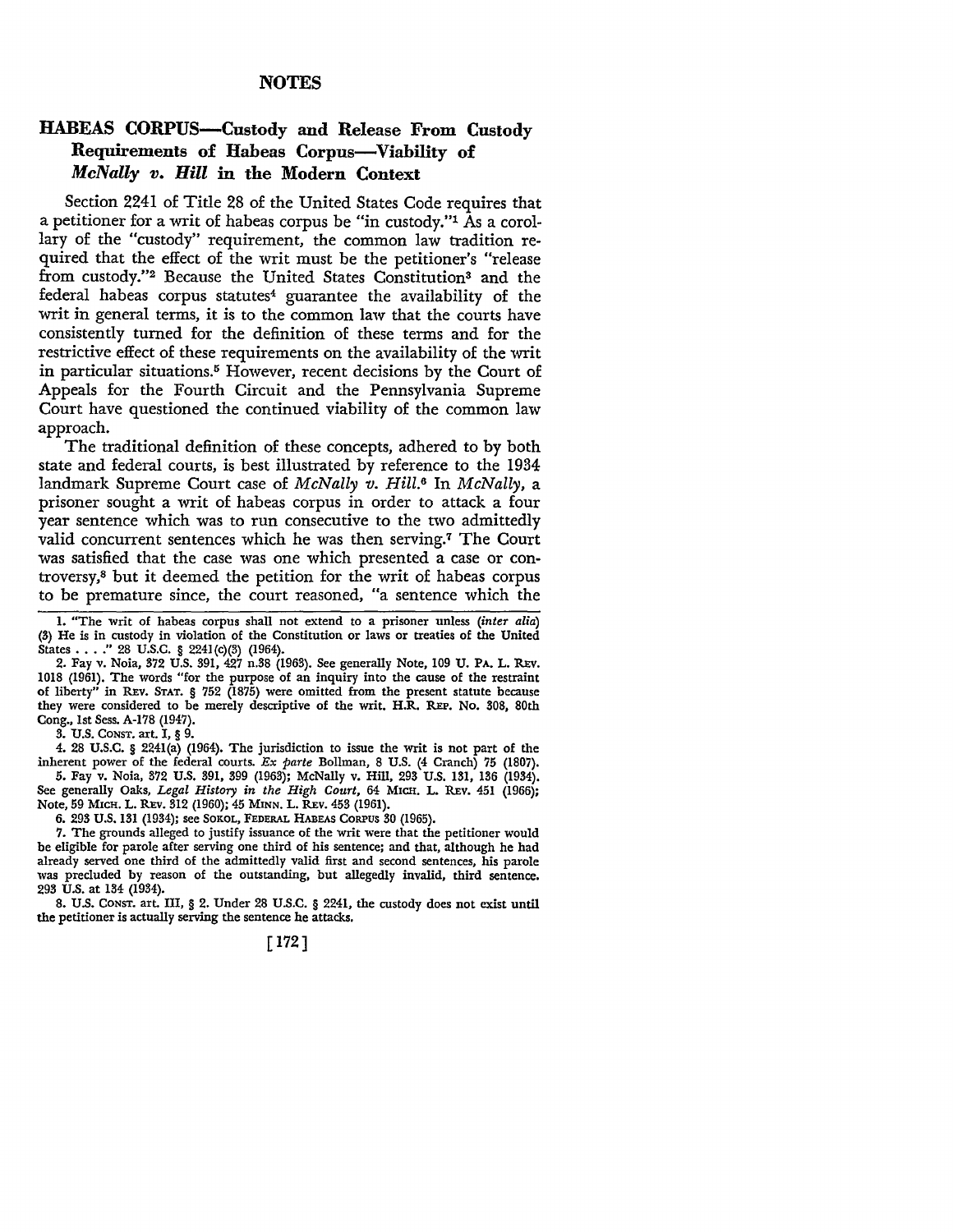prisoner has not begun to serve cannot be the cause of restraint which the statute makes the subject of inquiry."9 In addition, the Court adopted the "release from custody" requirement by stating that "the only judicial relief authorized [is] the discharge of the prisoner or his admission to bail, and that only if his detention were found to be unlawful."10 Since the petitioner had failed to qualify under either the "custody" or "release from custody" requirements, the Court denied the petition and refused to hear the case on the merits.<sup>11</sup>

The unequivocal holding in *McNally* has forced ingenious petitioners in the federal courts to seek other writs or remedies in an attempt to gain review of sentences to commence in the future. Several possible paths have, however, already been effectively eliminated. The Supreme Court held that Rule 35 of the Federal Rules of Criminal Procedure,12 which rule allows a federal court to correct a future sentence improperly imposed after a valid conviction, does not extend to obtaining a retrial for a sentence resulting from an invalid conviction.13 In addition, petitioners have been unsuccessful in utilizing the Declaratory Judgment Act<sup>14</sup> to attack sentences to commence in the future.15 A third avenue of attack has been foreclosed by *Heflin v. United States,16* wherein a majority of the Supreme Court stated that section 2255 of Title 28 of the United States Code, an additional remedy available to federal prisoners in their trial court districts, is analogous to section 2241 and is thus also inappropriate.17 In spite of language in section 2255 which

12. FED. R. CRIM. P. 35. For an illustration of the problems in correcting an illegal sentence when matters *dehors* the record are involved, *compare* Johnson v. United States, 334 F.2d 880 (6th Cir. 1964), *with Gilinsky v. United States*, 335 F.2d 914 (9th Cir. 1964).

**13. Hill v.** United States, 368 U.S. 424 (1962).

14. 28 u.s.c. § 2201 (1964).

15. "It was the primary purpose of the act to have a declaration of rights not theretofore determined, and not to determine whether rights theretofore adjudicated have been properly adjudicated." Clark v. Memolo, 174 F.2d 978, 981 (D.C. Cir. 1949); *accord,* Forsythe v. Ohio, 333 F.2d 678 (6th Cir. 1964); Tuckson v. Clemmer, 231 F.2d 658 (4th Cir. 1956).

16. 358 U.S. 415 (1959).

17. A prisoner in custody under sentence of a court established by Act of Congress claiming the right to be released upon the ground that the sentence was imposed in violation of the Constitution or laws of the United States, or that the

<sup>9. 293</sup> U.S. at 138 (1934).

<sup>10.</sup> *Id.* at 136-37.

<sup>11.</sup> Following the lead of the *McNally* case, both state and lower federal courts have held that a petitioner serving two concurrent sentences, although "in custody" under both, cannot attack either unless he meets one of two requirements. First, he must successfully attack both. See, *e.g.,* Collins v. Klinger, 353 F.2d 731 (9th Cir. 1965); *In re* Shekoski's Petitions, 239 F. Supp. 996 (E.D. Mich. 1965). Second, the time already served must qualify as a full satisfaction of the admittedly valid sentence and enable his immediate "release from custody." See, *e.g.,* United States v. Rundle, 240 F. Supp. 323 (E.D. Pa. 1965); United States *ex rel.* Brown v. Warden, 231 F. Supp. 179 (S.D.N.Y. 1964); Hoffman v. United States, 244 F.2d 378 (9th Cir. 1957) (same rule applied under 28 u.s.c. § 2255 (1964)).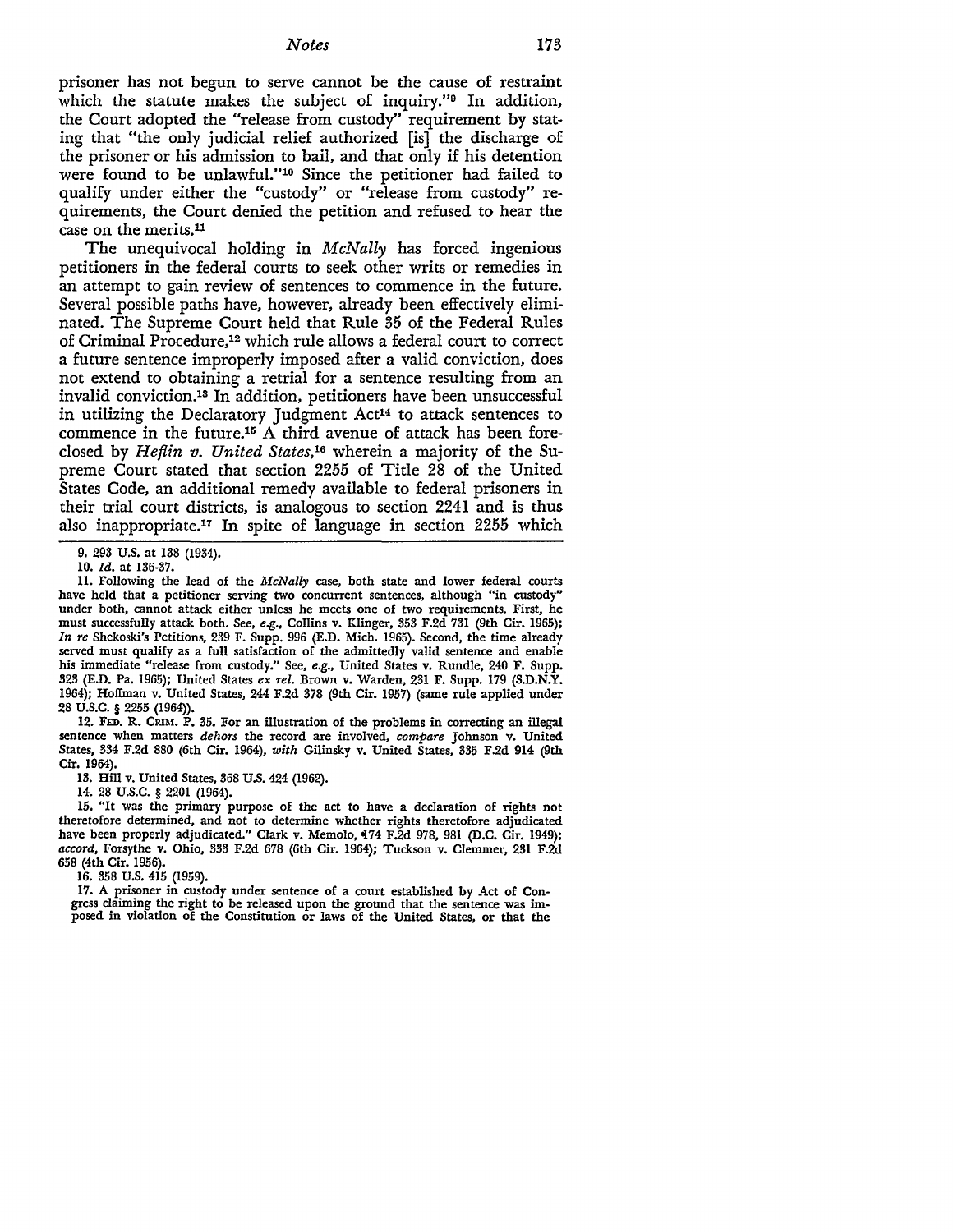declares that a petition may be brought under the section "at any time," the Court stated that in enacting section 2255 Congress intended to incorporate "the basic principle of habeas corpus that relief is only available to one entitled to be released from custody."18

Other more fortunate petitioners have sucessfully obtained relief on a hybrid theory adopted by the Supreme Court in *United States v. Morgan. <sup>19</sup>*The petitioner in *Morgan* had received, due to a federal conviction which he was attacking in the federal courts, a heavier sentence under a recidivist statute in a subsequent New York conviction. The majority of the Court allowed him to seek a motion in the nature of the writ of error coram nobis under the all writs statute<sup>20</sup> to attack his federal sentence which he had *fully served.* Since the petitioner, who was imprisoned in New York, was unable to obtain relief in that state's courts, this extraordinary remedy was made available "under circumstances compelling such action to achieve justice."21 The dissenters accused the Court of "resurrecting the ancient writ of error *coram nobis* from limbo to which it had presumably been relegated" by both the Federal Rules of Civil Procedure and section 2255.22 Furthermore, since *Morgan,*  several United States Courts of Appeals have allowed the use of this same motion to attack a sentence that the petitioner has *not yet begun to serve.23* The propriety of this extension of the motion is questionable since, unlike *Morgan,* these petitioners will eventually be "in custody" and thus be able to apply for the writ of habeas corpus; their circumstances are seemingly not sufficiently "compelling" to justify relief under the *Morgan* rationale.

It is uncertain whether the Supreme Court would approve the application of the coram nobis motion in this setting. However, if

court was without jurisdiction to impose such sentence, or that the sentence was in excess of the maximum authorized by law, or is otherwise subject to collateral attack, may move the court which imposed the sentence to vacate, set aside or correct the sentence.

28 u.s.c. § 2255 (1964).

18. Heflin v. United States, 358 U.S. 415, 421 (1959); *accord,* Ramsey v. United States, 351 F.2d 31 (8th Cir. 1965); Williams v. United States, 267 F.2d 559 (10th Cir. 1959).

19. 346 U.S. 502 (1954).

20. "The Supreme Court and all courts established by Act of Congress may issue all writs necessary or appropriate in aid of their respective jurisdictions and agree• able to the usages and principles of law." 28 U.S.C. § 1651(a) (1964).

21. 346 U.S. at 511. The courts of New York would not review the judgment of another jurisdiction on habeas corpus or coram nobis, People v. McCullough, 300 N.Y. 107, 110, 89 N.E.2d 335, 337 (1949).

22. 346 U.S. at 513 (Minton, J., dissenting). FED. R. Crv. P. 60(b) provides that "writs of coram nobis  $\ldots$  are abolished  $\ldots$ ." The Revisers Notes to 28 U.S.C. § 2255 state that the section "restates, clarifies and simplifies the procedure in the nature of the ancient writ of error coram nobis." H.R. REP. No. 308, *op. cit. supra* note 2, A-180.

23. Owensby v. United States, 353 F.2d 412 (10th Cir. 1965); Johnson v. United States, 344 F.2d 401 (5th Cir. 1965); Thomas v. United States, 271 F.2d 500 (D.C. Cir. 1959); Tucker v. United States, 235 F.2d 238 (9th Cir. 1956). *But see* United States v. Baker, 158 F. Supp. 842 (E.D. Ark. 1958),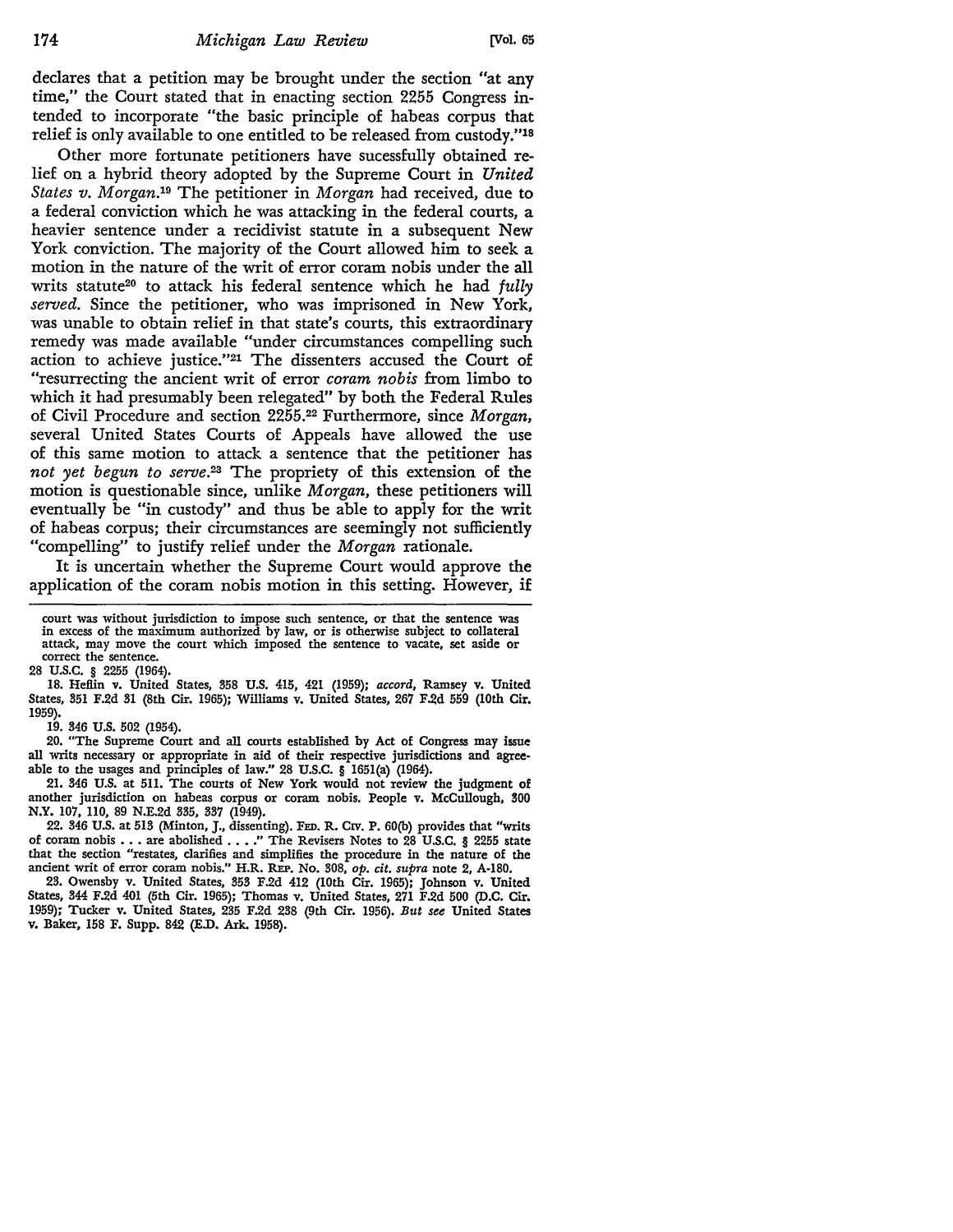it would, various practical considerations indicate that a preferable solution to the problem would be an expansion of the writ of habeas corpus by a redefinition of the "custody" and "release from custody" requirements. First, the motion in the nature of the writ of error coram nobis would only apply to petitioners attacking a federal sentence.24 Second, the errors which may be attacked under coram nobis are limited in number.25 Third, the providing of a simple, comprehensive remedy to all prisoners would avoid the problems inherent in affording them two different remedial writs.

A liberalized definition of the habeas corpus "custody" requirement has recently been adopted by the Court of Appeals for the Fourth Circuit in *Martin v. Virginia.26* The petitioner, who was captured after his escape from an admittedly valid fifteen year sentence, was convicted and sentenced to three and five years for escape and grand larceny respectively. the sentences to run consecutive to his original sentence. He attacked the validity of these latter sentences, which he had not yet begun to serve, by means of a writ of habeas corpus. Recognizing that it must bring the facts within the "custody" requirement of the federal habeas corpus statute, the court relied on the Supreme Court's extension, in *Jones v. Cunning*ham,<sup>27</sup> of the "custody" concept so as to include a petitioner on parole.28 The Court had stated in *Jones* that a man is "in custody" if there **is any** restraint on his liberty "to do the things which in this country free men are entitled to do."29 The *Martin* court noted that since the existence of the petitioner's future sentences could delay or prevent his eligibility for parole on his first sentence,<sup>80</sup> such future sentences amounted to a sufficient "restraint on his liberty" for the petitioner to be presently considered "in custody" within the meaning of the habeas corpus statute.<sup>31</sup>

24. A motion in the nature of the writ of error coram nobis is a step in the crim• inal case and jurisdiction lies in the federal trial court where convicted. United States v. Morgan, 846 U.S. 502, 505 n.4 (1954). Habeas corpus, however, is a separate civil proceeding. See, *e.g.,* Kurtz v. Moffitt, 115 U.S. 487, 494 (1885).

25. Traditionally coram nobis is only available for matters *dehors* the trial record, for errors of fact rather than errors of law, and for cases in which it would appear that a retrial would reach a different result. See FRANK, CORAM NOBIS (1953); Note, 32 FORDHAM L. REv. 808, 804-15 (1964); Note, 40 N.Y.U.L. REv. 154, 159-61 (1965).

26. 349 F.2d 781 (4th Cir. 1965); see O'Brien v. McClaughry, 209 Fed. 816 (8th Cir. 1918), where another court prior to *McNally* granted habeas corpus relief on similar grounds.

27. 871 U.S. 236 (1963); Note, 51 CALIF. L. REv. 228 (1963).

28. Although most of the cases prior to *Jones* in denying habeas corpus to a petitioner on parole spoke in terms of mootness, it would appear that the actual ground for the decisions was the failure of parole to constitute custody. See Johnson v. Eckle, 269 F.2d 836 (6th Cir. 1959); Strand v. Schmittroth, 251 F.2d 590 (9th Cir.), *cert. denied,* 855 U.S. 886 (1957); United States *ex rel.* St. Johns v. Cummins, 238 F.2d 187 (2d Cir. 1956); Factor v. Fox, 175 F.2d 626 (6th Cir. 1949).

29. 371 U.S. at 243.

SO. Although the petitioner would have been eligible for parole in 1968, the additional two sentences extended that date to 1966. 349 F.2d at 783 n.l.

Sl. *Id.* at 784. Although a "free man" by definition could never be eligible for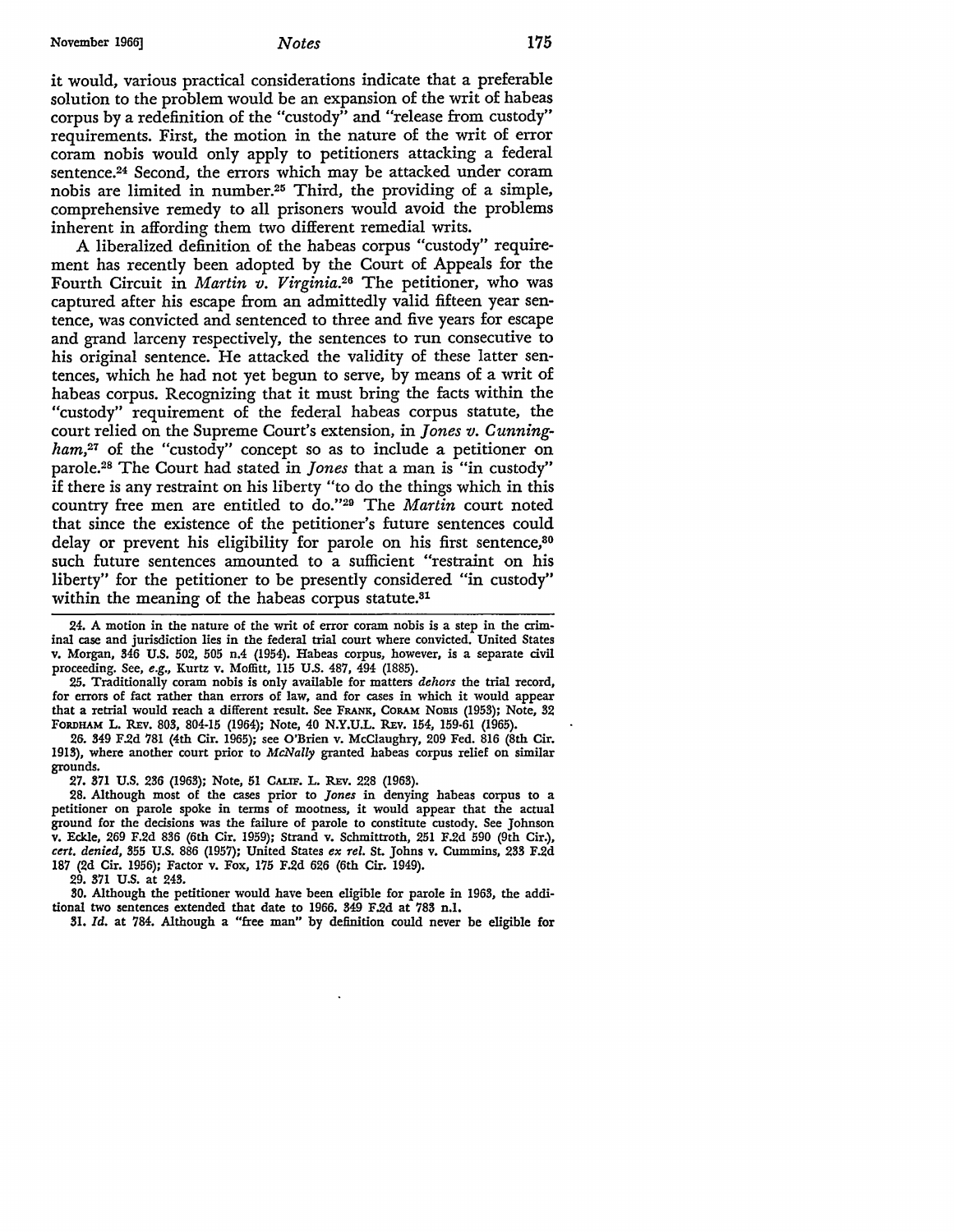Accepting *arguendo* the validity of the *Martin* court's assumption that the Supreme Court would today consider this burden upon eligibility for parole as a restraint of liberty within the meaning of the statute, the court either ignored or implicitly expanded the additional requirement that the effect of the writ be the petitioner's "release from custody."<sup>32</sup> The petitioner could not have been released from custody, for he was at that time serving his first sentence, and even if he were to be paroled, he would still be "in custody" under the rationale of *Jones v. Cunningham.* However, the court's expansion of the "release from custody" requirement may have been justified in light of the Supreme Court's progressive liberalization of the "custody" rule and the correlative departure from common law concepts.33 Moreover, strict adherence to the traditional "release from custody" requirement would effectively negate most of the advantages realized through the expansion of the "custody" requirement. For the extension of the "custody" rule to be meaningful, it must be accompanied by a corresponding expansion of the "release from custody" requirement so as to include the release or removal of the restraint of liberty attacked in the writ. Thus, the effect of the writ of habeas corpus may be a partial rather than a total removal of the restraints on the petitioner's liberty.<sup>34</sup>

parole and parole is only a privilege and not a right, it would seem that the ability to be eligible for parole is a right. *But* cf. Holiday v. Johnston, 313 U.S. 342, 349 (1941). The court in *Martin* made a point not to **limit its** holding to a petitioner like Martin who presented a strong case for parole. 349 F.2d at 784. In effect, the *Martin* court in expanding the scope of the custody requirement in this manner engaged in the same type of legal fiction employed by the Supreme Court earlier in the century to expand the habeas corpus requirement that the attacked sentence be "void for want of jurisdiction" until it finally encompassed any sentence attacked for "denial of due process." See note 33 *infra* and accompanying text. For an illuminating discussion of the use of legal fictions in the expansion of habeas corpus, see Note, 61 HARV. L. REV. 657, 660-62 (1948).

#### 32. See note IO *supra* and accompanying text.

33. In fact it was not until the middle of the nineteenth century that habeas corpus became a remedy primarily for post-conviction attack in cases of criminal commitments. See Oaks, *Habeas Corpus in the States 1776-1865,* 32 U. Cm. L. REv. 243, 245 (1965). Throughout the last century the writ as a post-conviction remedy in federal and some state courts evolved from one which merely attacked a conviction which was void for want of jurisdiction of the trial court to one which attacked denial of due process. See, *e.g.,* Waley v. Johnston, 316 U.S. 101, 104-05 (1942); Frank v. Mangum, 237 U.S. 309 (1915); Reitz, *Federal Habeas Corpus: Postconviction Remedy for State Prisoners,* 108 U. PA. L. REv. 461, 465-66 (1960); Note, 61 HARV. L. REv. 657, 660-62 (1948).

34. It would appear that *Martin* is not the first decision which has attempted to expand the "release from custody" requirement. The Court of Appeals for the Sixth Circuit in *Coffin v. Reichard,* 143 F.2d 443 (6th Cir. 1944), rejected this requirement where a petitioner attacked his mistreatment at the hands of prison authorities. In doing so the court relied on the seldomly invoked provision of § 2243 of the United States Code which states that a court presented with a habeas corpus petition may "dispose of the  $\ldots$  [case] as law and justice require." 28 U.S.C. § 2243 (1964). However, the Supreme Court in Parker v. Ellis, 362 U.S. 574 (1960), seemingly foreclosed the attempted use of § 2243 as an expansive device where the custody and release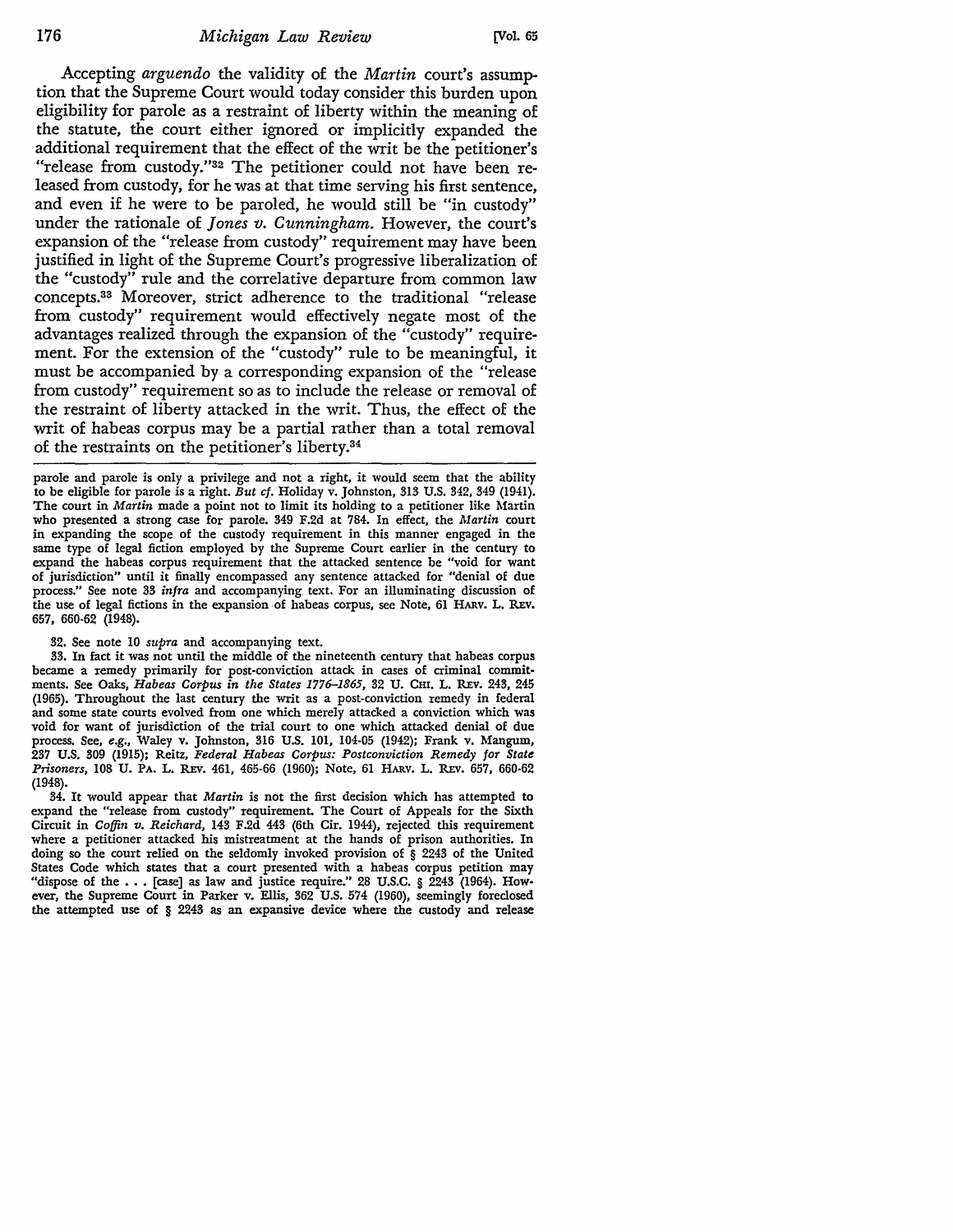Although this expansion of federal habeas corpus should be sufficient to accommodate petitioners to the federal courts, the availability of the enlarged writ in state courts warrants examination. The federal habeas corpus statutes require that a state prisoner exhaust his state remedies before he can apply for federal habeas corpus.35 One of these state remedies may be state habeas corpus proceedings. Since state courts have generally applied the *McNally*  rationale in state habeas corpus proceedings, the states themselves must contribute to the simplification of this area. An adequate habeas corpus,<sup>36</sup> coram nobis,<sup>37</sup> or other statutory post-conviction remedy,38 which would afford relief in the *McNally* situation should be provided. The expanded availability of such state remedies would decrease the opportunities for federal interference with state criminal procedures, eliminate unnecessary expense generated by collateral attacks, and alleviate the case load in the federal courts.

By virtue of its recent decision in *Commonwealth ex rel. Stevens v. Myers, <sup>39</sup>*the Pennsylvania Supreme Court has made such a contribution. Confronted with facts indistinguishable from those in *McNally,* the court chose to expand the meaning of "custody" to

35. 28 U.S.C. § 2254 (1964); see Fay v. Noia, 372 U.S. 391 (1963); Bator, *Finality in Criminal Law and Federal Habeas Corpus for State Prisoners, 76 HARV. L. REV.* 441 (1963); Meador, *Accommodating State Criminal Procedure and Federal Postconviction Review,* 50 A.B.A.J. 928 (1964). On exhaustion of state remedies, see generally Note, 113 U. PA. L. REv. 1303 (1965).

36. Some states are still interpreting habeas corpus in its narrow common law usage. *E.g.,* State *ex rel.* Williams v. Auten, 211 Ark. 703, 202 S.W.2d 763 (1947); McKenna v. Tinsley, 141 Colo. 63, 346 P .2d 584 (1959), *cert. denied,* 362 U.S. 981 (1960); Curran v. Woolley, 48 Del. 382, 104 A.2d 771 (1954). Other states have expanded the writ to cover an asserted denial of constitutional rights. See, *e.g.,* ·wojculewicz v. Cummings, 145 Conn. II, 138 A.2d 512, *cert. denied,* 356 U.S. 969 (1958); Sewell v. Lainson, 244 Iowa 555, 57 N.W.2d 556 (1953); Springer v. Hungerford, 100 N.H. 503, 130 A.2d 538 (1957); *Ex parte* Rose, 122 N.J.L. 507, 6 A.2d 388 (1939); *Ex parte* Story, 203 P.2d 474 (Okla. Crim. App. 1949); State *ex rel.* Doxtater v. Murphy, 248 Wis. 593, 22 N.W.2d 685 (1946). See generally Fairchild, *Post-Conviction Rights and Remedies in Wisconsin, 1965 WIS. L. REV. 52.* 

37. The primary post-conviction remedy in New York is coram nobis. See Note, 32 FORDHAM L. REv. 803, 804-16 (1964). See generally FRANK, *op. cit. supra* note 25.

38. See Note, 61 CoLUM L. REv. 681 (1961); Note, 40 N.Y.U.L. REv. 154 (1965).

39. 419 Pa. 1, 213 A.2d 613 (1965). Petitioner was serving a IO to 20 year robbery sentence. He sought habeas corpus to attack a life sentence which was to run consecutive to the robbery sentence. The court thought it was "extremely improbable" that Stevens would ever be paroled on the robbery sentence with the life sentence to follow. *Id.* at 616 n.5. The petitioner had been denied the right to counsel for direct appeal of his life sentence. The dissent interpreted the possibility of an increase in retrials as a reason for denying habeas corpus until these premature cases came to trial. *Id.* at 627-28 (Cohen, J., dissenting).

from custody requirements of *McNally* are not met. Chief Justice Warren in a dissenting opinion urged that § 2243 is authority to modify the release from custody requirement and to provide appropriate other relief by absolving a petitioner from the stigma of an invalid conviction for which he had already served the full sentence. 362 U.S. at 583.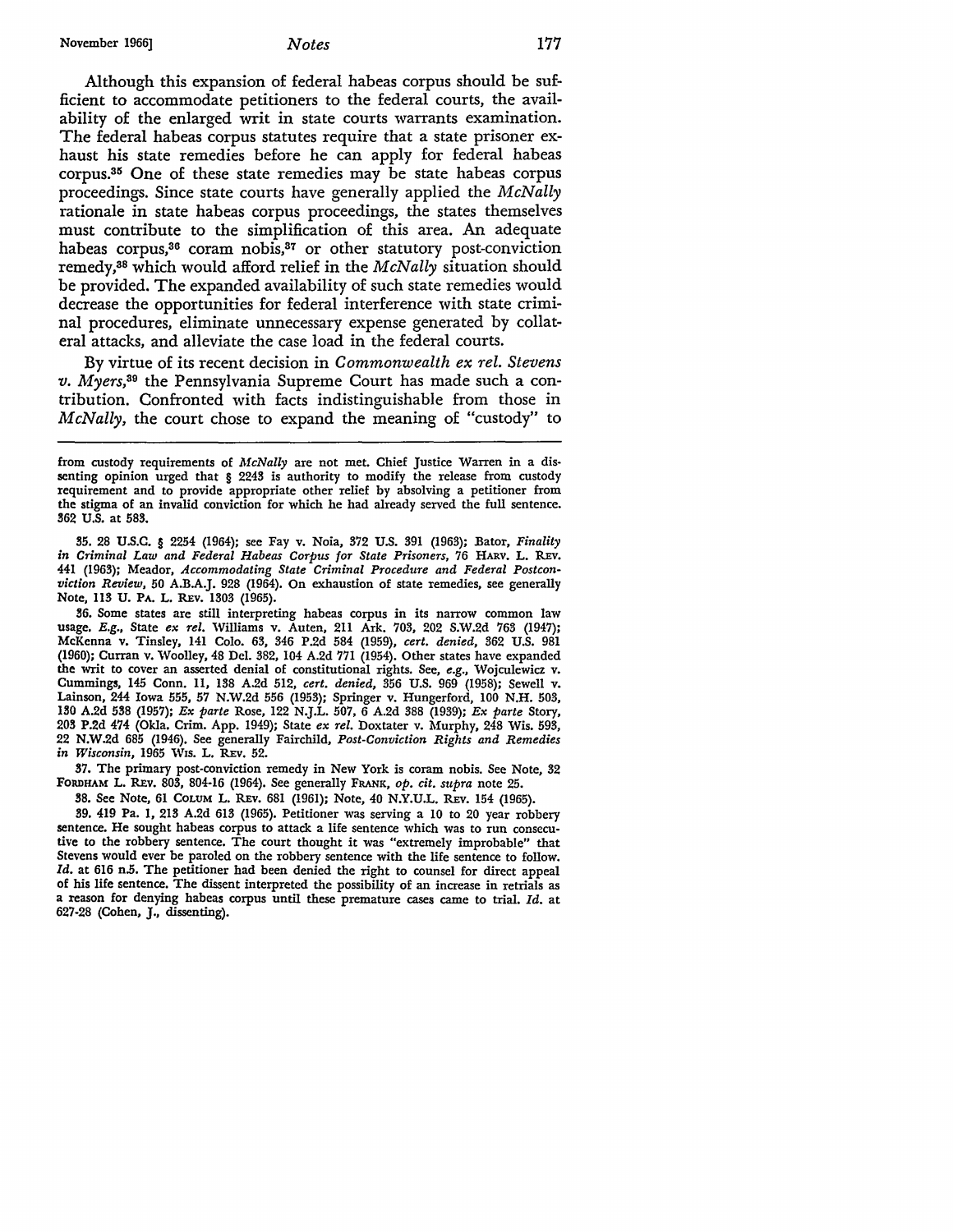include a sentence to be served in the future.40 Since Pennsylvania does not have a post-conviction habeas corpus statute, the state's highest court assumes final responsibility for defining the scope of its writ. The court postulated that since the use of the writ as a postconviction remedy was not foreseen when the common law rules as to its availability were established, a modem court should eschew the blind application of these rules and re-examine them in their modern context. The court noted that Pennsylvania has no express remedy for such a premature case once the time for appeal has expired.41 It concluded that it would be in the best interest of both the state and the petitioner to enable the state to act immediately upon the petitioner's motion, rather than to have to wait until the allegedly invalid sentence is actually being served.

With the exception of Pennsylvania and California,<sup>42</sup> state courts, including those which have expanded the habeas corpus writ in other respects, appear to be following *McNally* in denying habeas corpus relief to petitioners who seek review of sentences to commence in the future.<sup>43</sup> Several state legislatures, however, have enacted post-conviction procedure statutes which may offer relief to the frustrated habeas corpus petitioner.<sup>44</sup> Furthermore, the National Conference of Commissioners on Uniform Laws promulgated in 1955 the Uniform Post-Conviction Procedure Act<sup>45</sup> for the purpose of abolishing all other common law post-conviction remedies; one procedure was provided for the asserting of every jurisdictional, constitutional, or other ground for collateral relief that was not previously litigated or waived. Although the Act has been substan-

42. *In re* Chapman, 43 Cal. 2d 385, 273 P.2d 817 (1954), 2 U.C.L.A.L. REv. 415 (1955); Granucci, *Review of Criminal Convictions by Habeas Corpus in California,*  15 HASTINGS L.J. 189 (1963).

43. See, *e.g.,* Goodman v. State, 96 Ariz. 139, 393 P.2d 148 (1964); People *ex rel.*  Martin v. Ragen, 401 Ill. 419, 82 N.E.2d 457 (1948); McLean v. Maxwell, 2 Ohio St. 2d 226, 208 N.E.2d 139 (1965).

44. See, *e.g.,* ILL. ANN. STAT. ch. 38, §§ 122-1 to -7 (Smith-Hurd 1965); N.C. GEN. STAT. §§ 15-217 to -222 (Supp. 1965). Illinois passed one of the first post-conviction statutes in 1949. See Comment, 59 Nw. U.L. REv. 696, 703 (1964). The statute was amended in 1965 to extend the time period from 5 to 20 years. ILL. ANN. STAT. ch. 38, § 122-1 (Smith-Hurd 1965).

45. UNIFORM POST-CONVICTION PROCEDURE Acr; see Finan, *Uniform Post-Conviction Procedure Act: One State's Experience,* 2 HARv. J. LEG. 185 (1965).

<sup>40.</sup> Previously the court had followed the rule of *McNally* in Commonwealth *ex rel.* Lewis v. Ashe, 335 Pa. 575, 7 A.2d 296 (1939). For a discussion of the prior development of post-conviction habeas corpus in Pennsylvania, see Note, 20 U. PITT. L. REv. 652 (1959).

<sup>41.</sup> Commonwealth *ex rel.* Stevens v. Myers, 419 Pa. 1, 11-12 n.15, 213 A.2d 613, 619-20 n.15 (1965), wherein the court discusses the limited usefulness of coram nobis in Pennsylvania. Relying on *Stevens* the Superior Court of Pennsylvania in Commonwealth *ex rel.* Alexander v. Rundle, 213 A.2d 644 (Pa. Super. 1965), extended habeas corpus to a prisoner under a valid sentence who sought to attack a prior sentence from which he had been reparoled. See Commonwealth *ex rel.* Stevens v. Myers, *supra,* at 24-26, 213 A.2d at 626-27 (Bell, C.J., concurring, but disagreeing with the court's extension of habeas corpus to every unlawful detention or restraint or conviction).